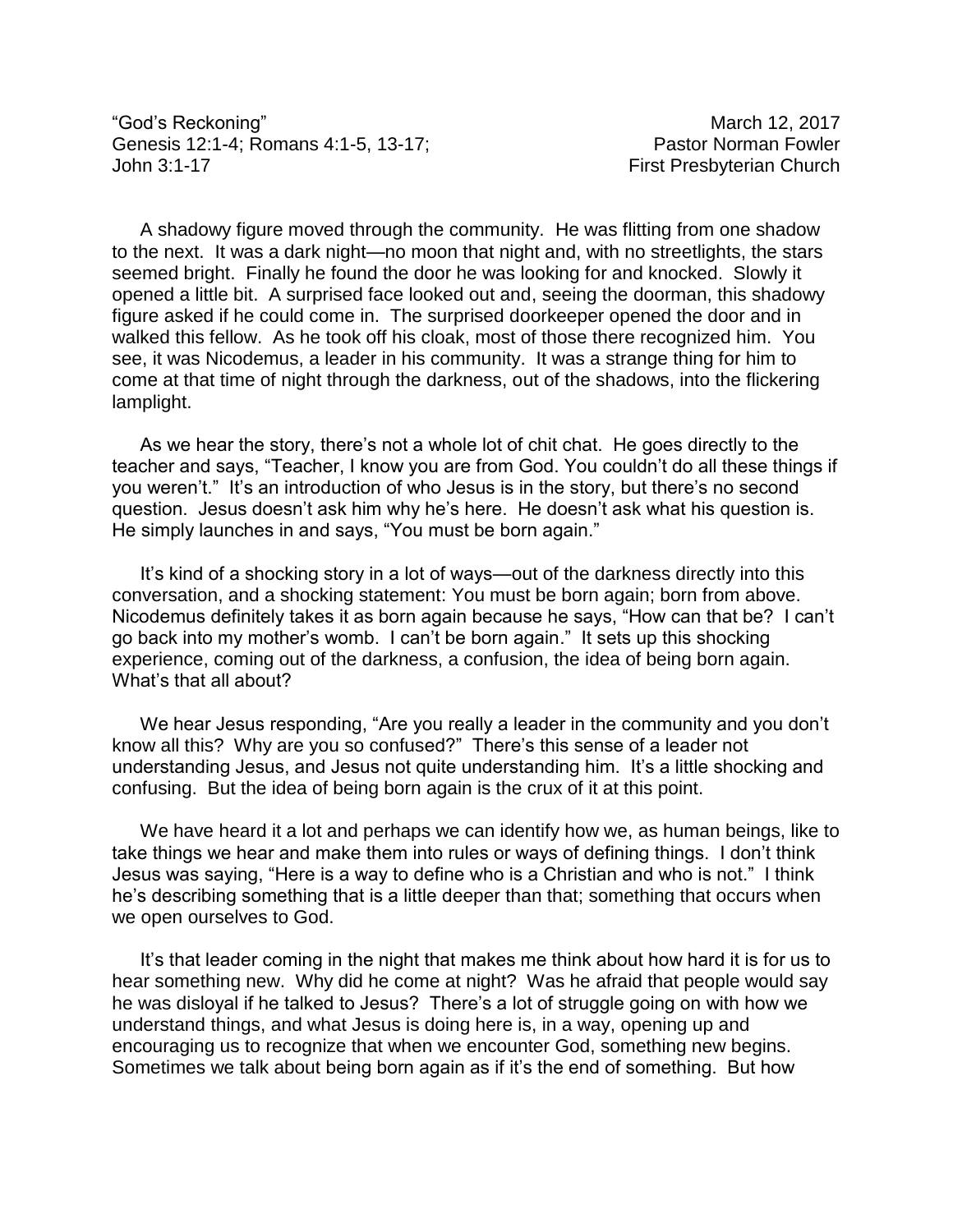could being born be the end? What is that idea of being born again about? What begins at that point?

What this whole conflict between these folks makes me think about is how we understand things. I have heard a number of people saying these days that there is a sense, particularly today where it's so focused on thinking we should know things within, that it is all about how *we* feel, it's how *we* think, it's *my* way of seeing things. Some research recently suggests when we go to a talk we will often listen and find the very things that we expected to hear, and basically we consolidate our own position, our own way of seeing and hearing and thinking, and go out confirming it from what we heard. We can have people on very different sides of the issue do the same thing with the same talk. It's just an astounding kind of thing.

It feels to me like in some respects that's what's happening here. Nicodemus' view is, "We have this understanding," but somehow Jesus is opening a crack and saying something new. Nicodemus has seen that. He doesn't want to do anything publicly, but thought maybe he could come at night and find out what that crack is about, what that different way of seeing is about. Then Jesus starts talking about being born again and about a Spirit that blows wherever it wills.

You know, if I have a pretty good sense of how things are, I'm not real excited about somebody telling me that it's really about something that you can't see where it comes from or where it goes. I'm not real excited about being told that I should be born again, that is to begin to see things in a new way, struggle with the way God might be working, rather than just being caught in my own way of seeing things.

I don't think we're told how Nicodemus goes away. Does he recognize what Jesus is telling him? As we hear the story, Jesus is inviting us to open ourselves to the work of the Spirit, which we don't know where it's coming from or where it's going, nor does it say that the people that are born of that Spirit necessarily know either. But there is a way that the Spirit fills our sails. It somehow begins to take us places. Having been born, there's a journey to go on.

I think that's why they chose the passage about Abram. It's a similar kind of thing. When God enters one's life, he may ask us to go on a journey, not to stay where we are, but to discover where he's taking us. Not because we know ahead of time, but because we follow him, because his spirit fills our sails.

Jesus says the reason for all that is because God so loves the world that he gave his only Son so that no one need perish, for he came not to condemn the world, but to save it. There is the fulcrum. There is the balance point. There is the reason for the rebirth. But why do we need that? Why would we think about doing such a thing? Why would we say maybe the ways I'm thinking aren't complete?

If we kept reading, Jesus would tell us that when we don't do that, we've already brought judgment on ourselves. We all have a sense that there is some kind of